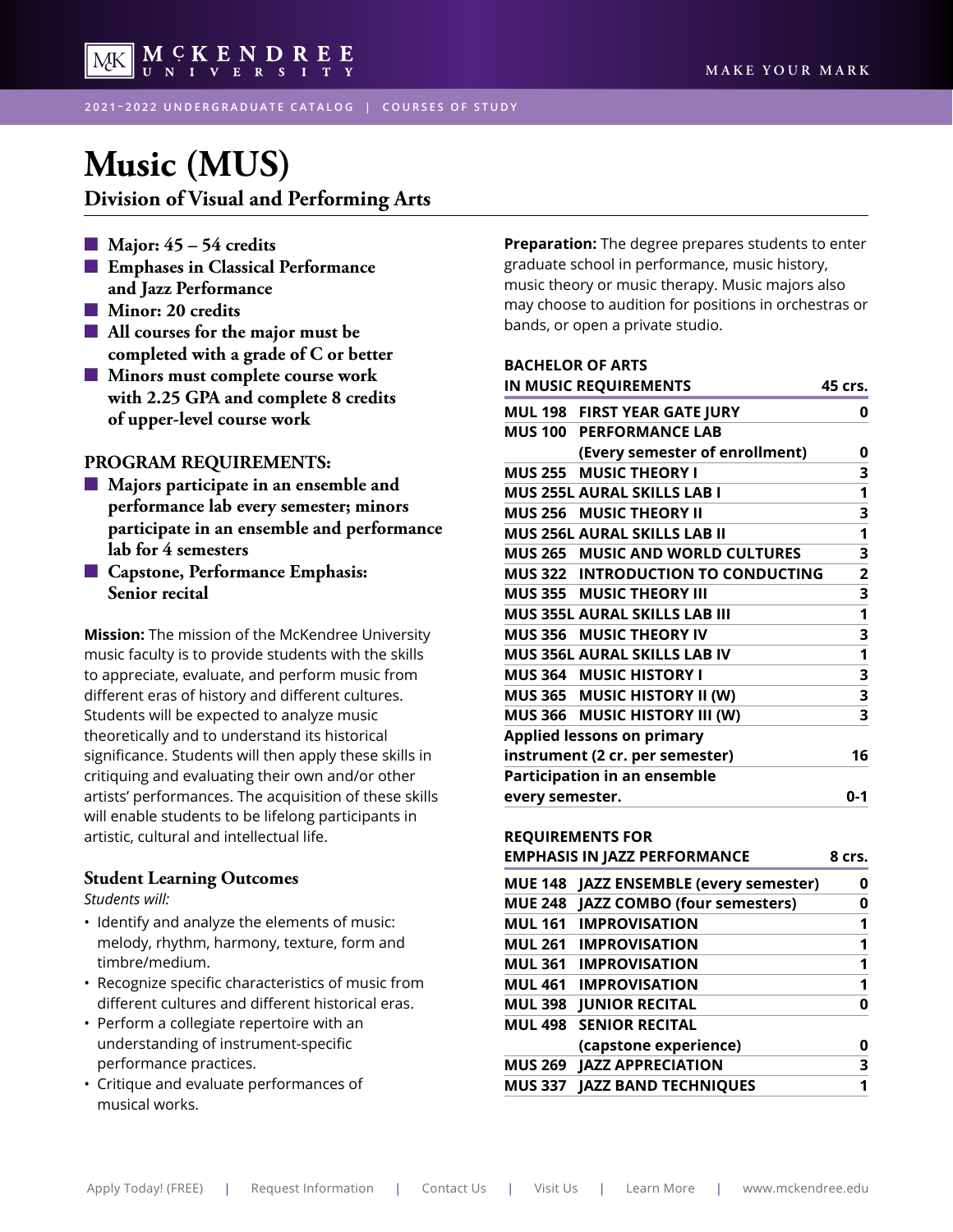

**2021 – 2022 UNDERGRADUATE CATALOG | COURSES OF STUDY**

Jazz performance majors are strongly encouraged to participate in concert band each semester. All jazz performance majors are required to perform a junior and a senior recital.

## **REQUIREMENTS FOR EMPHASIS IN CLASSICAL PERFORMANCE**

|                | (Available in brass, woodwinds,        |        |
|----------------|----------------------------------------|--------|
|                | percussion, organ, piano or voice)     | 3 crs. |
|                | MUE 154 CONCERT CHOIR (every semester) | 0      |
| or             |                                        |        |
| <b>MUE 156</b> | <b>CONCERT BAND (every semester)</b>   | 0      |
| <b>MUL 298</b> | <b>PIANO PROFICIENCY GATE</b>          |        |
|                | (vocal and keyboard majors)            | 0      |
| <b>MUS 324</b> | <b>INTRODUCTION TO DICTION</b>         |        |
|                | (vocal majors)                         | 2      |
| <b>MUS 302</b> | <b>CLASS WOODWINDS AND PEDAGOGY I</b>  |        |
|                | (clarinet and saxophone majors)        | 2      |
| <b>MUS 303</b> | <b>CLASS WOODWINDS AND PEDAGOGY II</b> |        |
|                | (flute, oboe, and bassoon majors)      | 2      |
| <b>MUS 306</b> | <b>CLASS BRASS AND PEDAGOGY</b>        |        |
|                | (brass majors)                         | 2      |
| <b>MUS 308</b> | <b>CLASS PERCUSSION AND PEDAGOGY</b>   |        |
|                | (percussion majors)                    | 2      |
| <b>MUL 369</b> | <b>ACCOMPANYING (keyboard majors)</b>  | 1      |
| <b>MUL 370</b> | <b>ACCOMPANYING (keyboard majors)</b>  | 1      |
| <b>MUL 367</b> | <b>ADVANCED CONDUCTING</b>             | 1      |
| <b>MUL 398</b> | <b>JUNIOR RECITAL</b>                  | 0      |
| <b>MUL 498</b> | <b>SENIOR RECITAL</b>                  |        |
|                | (capstone experience)                  | 0      |
|                |                                        |        |

All performance majors are required to perform a junior and senior recital. All vocal and keyboard performance majors are also required to pass a piano proficiency exam and must take applied piano lessons every semester until the piano proficiency exam is passed.

| <b>MUSIC MINOR</b>                            | 20 crs. |
|-----------------------------------------------|---------|
| <b>MUS 100 PERFORMANCE LAB (each semester</b> |         |
| of required applied lessons)                  | n       |
| <b>MUS 255 MUSIC THEORY I</b>                 | 3       |
| <b>MUS 255L THEORY LAB I</b>                  | 1       |
| <b>MUS 256 MUSIC THEORY II</b>                | 3       |
| <b>MUS 256L THEORY LAB II</b>                 | 1       |
| <b>MUS 322 INTRODUCTION TO CONDUCTING</b>     | 2       |
| <b>2 CONSECUTIVE SEMESTERS OF</b>             |         |
| <b>MUSIC HISTORY (MUS 364-365-366)</b>        | 6       |
| <b>4 CONSECUTIVE SEMESTERS OF</b>             |         |
| <b>APPLIED LESSONS IN VOICE, PERCUSSION,</b>  |         |
| or ON ONE BRASS, WOODWIND                     |         |
| or KEYBOARD INSTRUMENT                        |         |

All music minors are required to participate in a performing ensemble for at least four semesters. Minors must take a minimum of 8 music credits at the 300 level or above at McKendree University.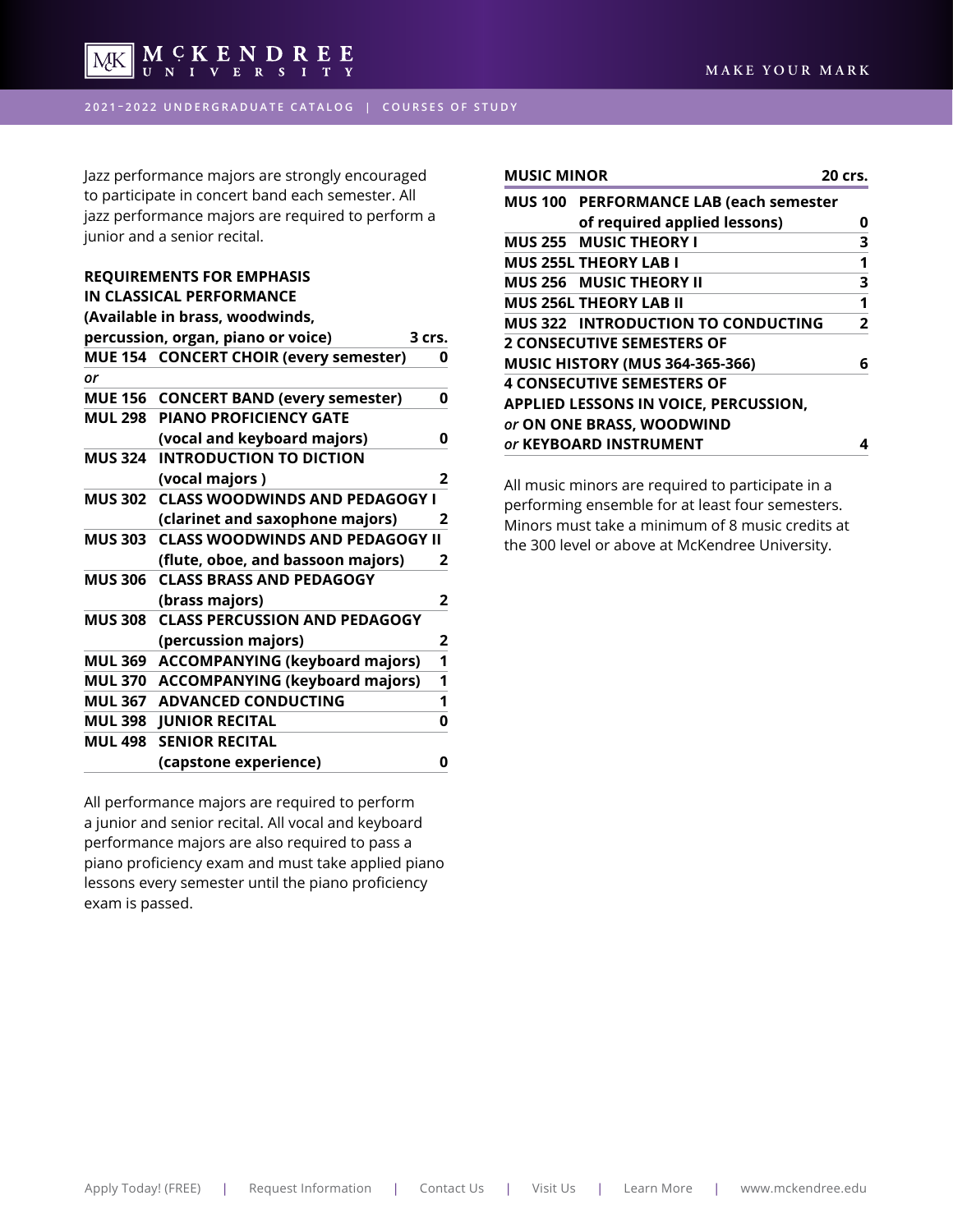

**2021 – 2022 UNDERGRADUATE CATALOG | COURSE DESCRIPTIONS**

# **Music Lessons (MUL)**

#### **MUL 101-470** 0-4 **MUSIC APPLIED LESSONS**

Any student attending McKendree University may take applied music lessons. Students may take lessons for 1 credit (30-minute weekly lesson) or for 2 credits (60-minute weekly lesson). To register for lessons, students must obtain permission from the Music Department.

**MUL 101-102, 201-202, 301-302, 401-402 APPLIED VOICE**

**MUL 103-104. 203-204, 303-304, 403-404 APPLIED PIANO**

**MUL 105-106, 205-206, 305-306, 405-406 APPLIED ORGAN**

**MUL 107-108, 207-208, 307-308, 407-408 APPLIED HARPSICHORD**

**MUL 109-110, 209-210, 309-310, 409-410 APPLIED FLUTE**

**MUL 111-112, 211-212, 311-312, 411-412 APPLIED OBOE**

**MUL 113-114, 213-214, 313-314, 413-414 APPLIED CLARINET**

**MUL 115-116, 215-216, 315-316, 415-416 APPLIED BASSOON**

**MUL 117-118, 217-218, 317-318, 417-418 APPLIED SAXOPHONE**

**MUL 119-120, 219-220, 319-320, 419-420 APPLIED TRUMPET**

**MUL 121-122, 221-222, 321-322, 421-422 APPLIED HORN**

**MUL 123-124, 223-224, 323-324, 423-424 APPLIED TROMBONE**

**MUL 125-126, 225-226, 325-326, 425-526 APPLIED TUBA/EUPHONIUM**

**MUL 127-128, 227-228, 327-328, 427-428 APPLIED PERCUSSION**

**MUL 135-136, 235-236, 335-336, 435-436 APPLIED DOUBLE BASS**

**MUL 137-138, 237-238, 337-338, 437-438 APPLIED GUITAR**

**MUL 149-150, 249-250, 349-350, 449-450 JAZZ ACOUSTIC BASS/ELECTRIC BASS**

**MUL 151-152, 251-252, 351-352, 451-452 JAZZ DRUMSET**

**MUL 161-162, 261-262, 361-362, 461-462 IMPROVISATION**

**MUL 280-289, 380-389, 481-489 SPECIAL TOPICS IN APPLIED LESSONS**

**MUL 363-364, 463-464 ARRANGING (Prerequisite MUS 356 or instructor consent)**

**MUL 365-366, 465-466 COMPOSITION (Prerequisite MUS 356 or instructor consent)**

**MUL 367-368, 467-468 ADVANCED CONDUCTING (Prerequisite MUS 322)**

**MUL 369-370, 469-470 ACCOMPANYING (Prerequisite MUL 204 or instructor consent)**

#### **MUL 198 0 FIRST YEAR GATE JURY**

All first-year music majors are required to take this gate. This adjudication of the student by the music faculty is designed to assist the student in assessing his/her skills and abilities as a music major. May be taken only twice. Must be taken Credit/No Credit. Prerequisite: Permission from the Music Department. Each semester.

#### **MUL 298 0 PIANO PROFICIENCY GATE**

This Gate is required of all Music Education, Vocal, and Keyboard Performance majors. Students who are required to take this exam must enroll in applied piano lessons every semester until this requirement is passed. Music Education majors must pass this exam before enrolling in Student Teaching. Must be taken Credit/No Credit. Prerequisite: Permission from the Music Department. Each semester.

#### **MUL 398 0 JUNIOR RECITAL**

This recital is required of all music performance majors. An audition must be passed before the recital date is determined. The recital should last 35-40 minutes of primarily solo repertoire on the primary instrument. Prerequisite: MUL 198 and instructor consent. Must be taken Credit/No Credit. Prerequisite: Permission from the Music Department. Each semester.

#### **MUL 498 0 SENIOR RECITAL**

This recital is required of all music performance and music education majors. An audition must be passed before the recital date is determined. The recital should last 45- 50 minutes of primarily solo repertoire on the primary instrument. Prerequisite: MUL 398 or instructor consent. Must be taken Credit/No Credit. Prerequisite: Permission from the Music Department. Each semester.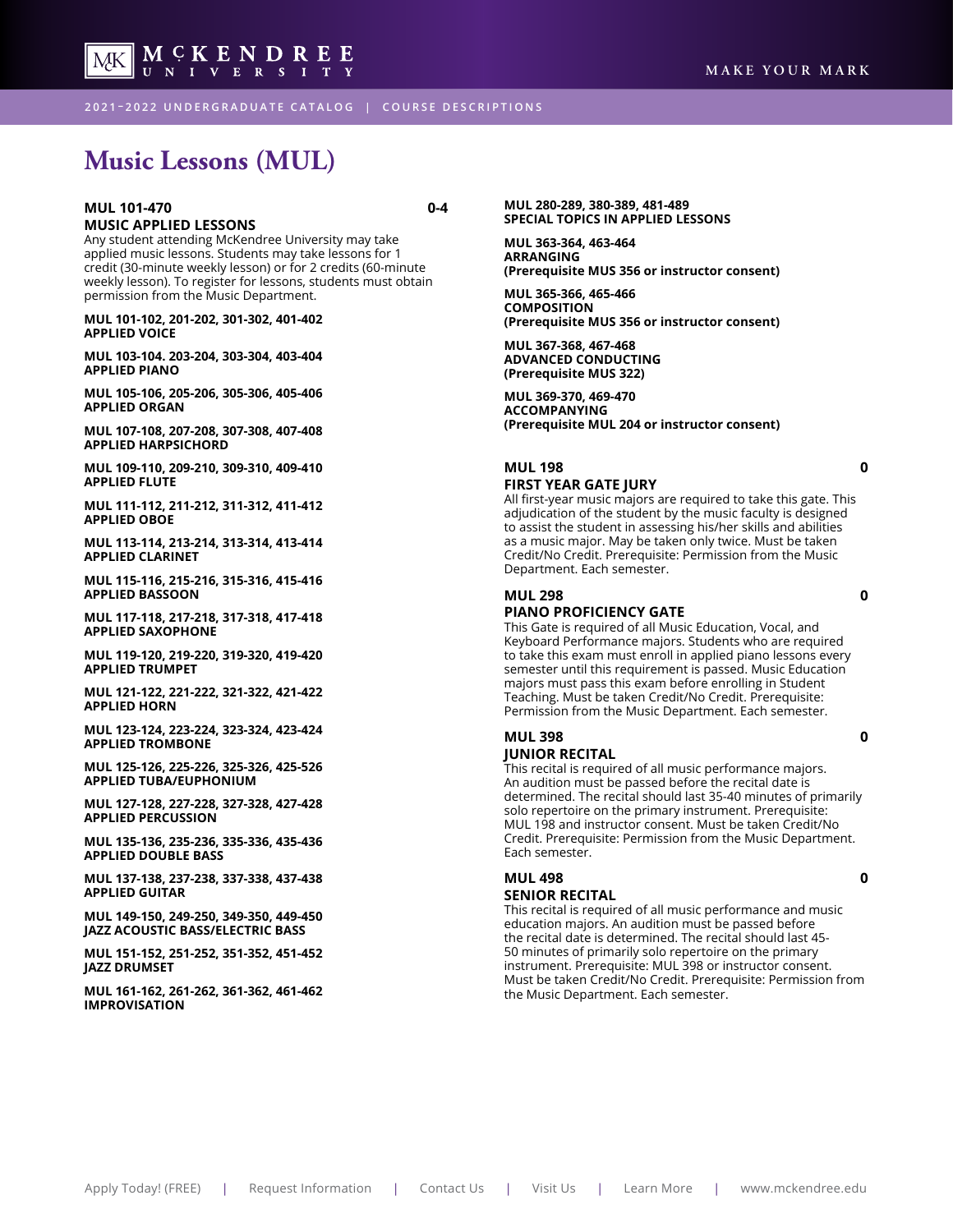<span id="page-3-0"></span>**2021 – 2022 UNDERGRADUATE CATALOG | COURSE DESCRIPTIONS**

# **Music (MUS)**

#### **MUS 100 0 PERFORMANCE LAB**

This course is intended for those completing a minor or major in music. The requirements for the course will include attending department performance classes, attending professional and student concerts, and participating in masterclasses. This course is required of all music students who are enrolled in private applied lessons that are required for the completion of their major or minor. Must be taken for a grade. Each semester.

MCKENDREE

#### **MUS 110 3 FUNDAMENTALS OF MUSIC**

Fundamentals of music is designed to cover basic music theory. It includes scales, intervals, keys, triads, and simple harmony. Each semester.

#### **MUS 165 3 MUSIC APPRECIATION**

An introduction to music, this course will enable students with various backgrounds in music to listen to music more intelligently. Students will learn about the historical-cultural aspects of music as an art and its development in the great style periods, along with the lives of the leading figures and the world they inhabited. There will be an emphasis on musical styles, forms, and media. This course will encompass music from the medieval period through the twentieth century. Each semester. IAI-F1900

#### **MUS 180-189** 1-3 **SPECIAL TOPICS IN MUSIC**

This course will cover topics or areas not included in the regular curriculum. As needed.

### **MUS 200 3 MUSIC TECHNOLOGY**

A computer application course directed to the music teacher, including the use of word processing, databases, spreadsheets, and specialized applications for music education and multimedia production. As needed.

#### **MUS 255 3 MUSIC THEORY I**

Fall, annually.

This course reviews the fundamentals of music including the study of intervals, scales, and keys; it continues with extensive reading and writing of rhythm, melody, triads, and the beginning of functional harmony and part-writing. This course is specifically designed for music majors and traditional music minors. Prerequisite: MUS 110 or instructor consent.

#### **MUS 255L 1 AURAL SKILLS LAB I**

To be taken concurrently with Theory I, this performance skills lab provides concentrated practice in sight-singing, melodic and rhythmic dictation, and keyboard skills as reinforcement for concepts given in lectures. Meets two hours weekly. Fall, annually.

#### **MUS 256 3 MUSIC THEORY II**

This is a continuation of Theory I, including common practice voice leading in four parts, harmonic dictation, and analysis of primary and secondary progressions. Prerequisite: MUS 255. Spring, annually.

### **MUS 256L 1**

#### **AURAL SKILLS LAB II**

To be taken concurrently with Theory II. This two-hour lab will include melodic and harmonic dictation, advanced sightsinging, and a continuation of the development of keyboard skills. Meets two hours weekly. Prerequisite: MUS 255L. Spring, annually.

#### **MUS 265 3**

#### **MUSIC AND WORLD CULTURES**

An introduction to the diversity of musical cultures found in Africa, North and South America, Eastern Europe, Asia, and the Pacific. As needed.

#### **MUS 269 3 JAZZ APPRECIATION**

An introduction to jazz, this course will enable students with various backgrounds to appreciate jazz from its inception through current artists. Students will be introduced to different styles including blues, ragtime, Dixieland, swing, bebop, cool, hard bop, fusion, smooth, and alternative jazz. Specific artists will include Louis Armstrong, Miles Davis, Charlie Parker, Count Basie, John Coltrane, Dizzy Gillespie, and performers of today. As needed.

### **MUS 275 3**

#### **HISTORY OF THE AMERICAN MUSICAL**

This course will explore the European roots of the musical and trace its development in America and on Broadway. The focus will be on musical developments within the form as well as on how each musical reflects societal issues. Students may elect to take this course at one level, but not both. As needed.

### **MUS 276 3**

#### **BROADWAY: A REFLECTION OF AMERICA**

This course will explore how the musicals of Broadway reflect the history, the people and social development of America. Discussion regarding compositional techniques and how musicals are unified through musical motives will also be discussed. This course is a continuation of MUS 275/375. Students are encouraged, but not required, to take MUS 275/375 before enrolling in this course. Students may elect to take this course at one level, but not both. As needed.

### MUS 280-289 **1-3 SPECIAL TOPICS IN MUSIC**

Each semester.

#### **MUS 302 2**

#### **CLASS WOODWINDS AND PEDAGOGY I**

Group instruction on clarinet and saxophone, including pedagogical principles and playing techniques. Individuals will be expected to demonstrate basic proficiency on each instrument. As needed.

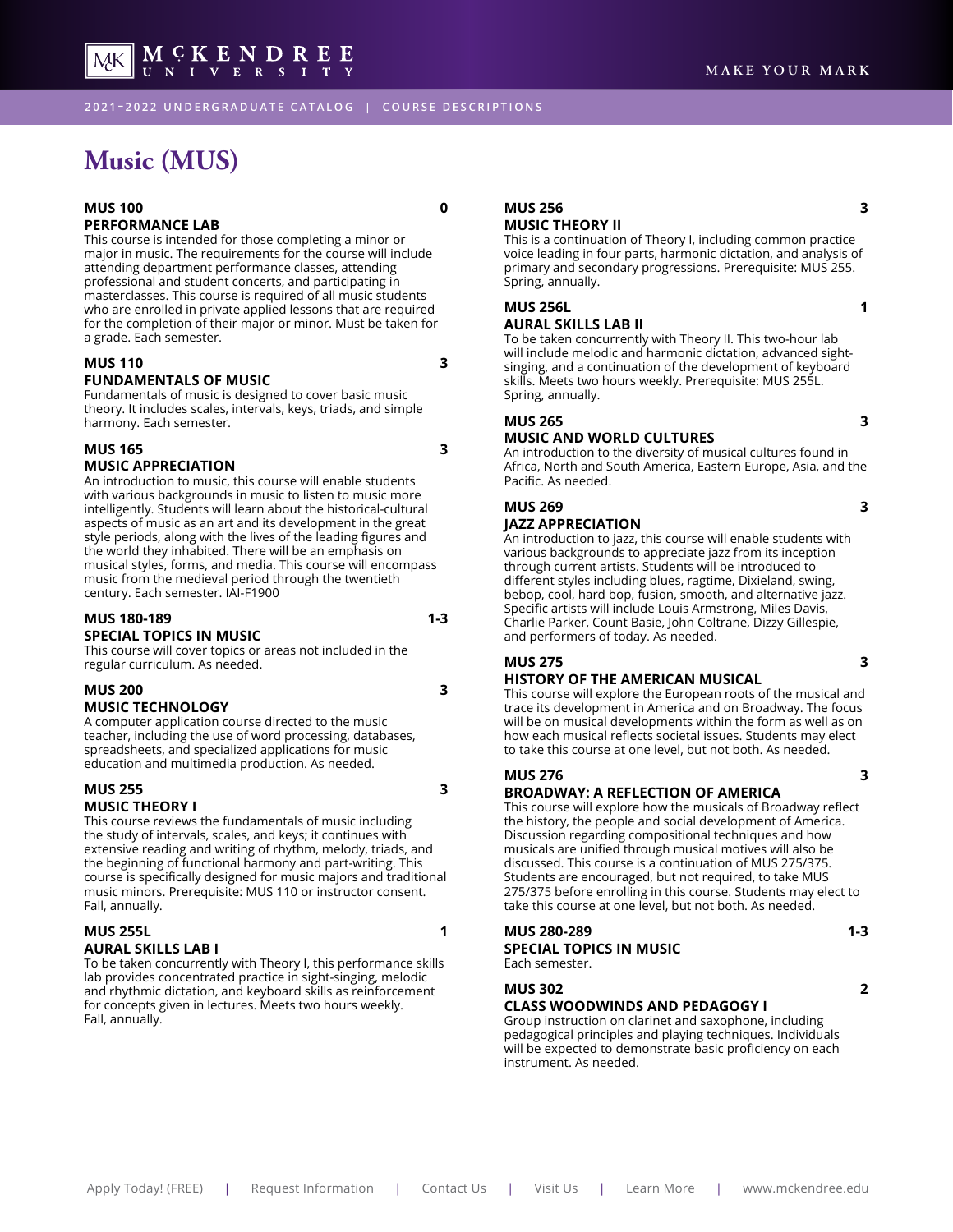**2021 – 2022 UNDERGRADUATE CATALOG | COURSE DESCRIPTIONS**

# **Music (MUS)**

#### **MUS 303 2**

MK |

#### **CLASS WOODWINDS AND PEDAGOGY II**

Group instruction on flute, oboe, and bassoon, including pedagogical principles and playing techniques. Individuals will be expected to demonstrate basic proficiency on each instrument. As needed.

 $\begin{array}{c} \textbf{M} \hspace{0.1cm} \textbf{C} \hspace{0.1cm} \textbf{K} \hspace{0.1cm} \textbf{E} \hspace{0.1cm} \textbf{N} \hspace{0.1cm} \textbf{D} \hspace{0.1cm} \textbf{R} \hspace{0.1cm} \textbf{E} \hspace{0.1cm} \textbf{E} \\ \textbf{U} \hspace{0.1cm} \textbf{N} \hspace{0.1cm} \textbf{I} \hspace{0.1cm} \textbf{V} \hspace{0.1cm} \textbf{E} \hspace{0.1cm} \textbf{R} \hspace{0$ 

#### **MUS 306 2 CLASS BRASS AND PEDAGOGY**

Group instruction on trumpet, French horn, trombone euphonium, and tuba, including pedagogical principles

and playing techniques. Individuals will be expected to demonstrate basic proficiency on each instrument. As needed.

#### **MUS 308 2**

#### **CLASS PERCUSSION AND PEDAGOGY**

A survey of various methods and music materials that may be used at the beginning and intermediate levels of percussion study. Observation, participation in and evaluation of individual and group instruction required. As needed.

#### **MUS 312** 3 **PEDAGOGY FOR MUSIC MARKETING**

In this course, music marketing majors will learn about the basic design of instruments and will receive group instruction on flute, clarinet, trumpet, trombone, and percussion. They will also learn beginning level instrumental pedagogy. Same as MUED 312. As needed.

#### **MUS 322 2**

#### **INTRODUCTION TO CONDUCTING**

Study and practice in the basic techniques of leading choral and instrumental ensembles, including discussion of rehearsal procedures, concert preparation, and baton technique. Prerequisite: MUS 110 or instructor consent. As needed.

#### **MUS 324 2 INTRODUCTION TO DICTION**

This course will include the study and practice of physiological processes of vowel and consonant production, their interaction with breathing and phonation, and their representation by standard International Phonetic Alphabet (IPA) symbols. Course will provide an overview of English, Roman Church Latin, Italian, and German diction. As needed.

### **MUS 337** 1.5 **JAZZ BAND TECHNIQUES**

This course explores teaching materials, techniques of teaching, and Organizational systems as they relate to jazz ensembles. The course also emphasizes the development of the student as both a performer and director through application of teaching techniques in a controlled environment. As needed.

### **MUS 353 3 MUSIC AND THE CHILD**

This course explores some of the ways children develop their skills in musical creativity. Lecture, discussion, anecdotal observation, and direct participation in creative activities will lead the student to an understanding of the cognitive and affective processes at work in imaginative play and the value of those processes in overall development. As needed.

#### **MUS 355 3 MUSIC THEORY III**

This course introduces the study of form and analysis, more advanced studies in part-writing and dictation and the study of all tertian and seventh chords. The study of orchestration and advanced aural skills will be included. Prerequisites: MUS 255, 255L, 256, and 256L, or instructor consent. Fall, annually.

#### **MUS 355L 2012 12:00:00 12:00:00 12:00:00 12:00:00 12:00:00 12:00:00 12:00:00 12:00:00 12:00:00 12:00:00 12:00:00 12:00:00 12:00:00 12:00:00 12:00:00 12:00:00 12:00:00 12:00:00 12:00:00 12:00:00 12:00:00 12:00:00 12:00:00**

#### **AURAL SKILLS LAB III**

To be taken concurrently with Theory III, this lab includes advanced sight-singing, three- and four-voice dictation, and score reading. Meets two hours weekly. Prerequisite: MUS 256L or instructor consent. Fall, annually.

#### **MUS 356 3**

#### **MUSIC THEORY IV**

The continuation of writing and analysis skills, this course will include quartal, "stacked", and other 20th century materials, as well as appropriate practice in aural and keyboard applications. An introduction to the composition of counterpoint will also be included. Prerequisite: MUS 355 or instructor consent. Spring, annually.

#### **MUS 356L** 1 **AURAL SKILLS LAB IV**

To be taken concurrently with Theory IV. A continuation of Theory Lab III. Meets 2 hours weekly. Prerequisite: MUS 355L or instructor consent. Spring, annually.

# **MUS 363 3**

**WORLD MUSIC**

A study of instruments, music theory, and music performance from Africa, North American, South America, Europe, and Asia in connection with geographic, economic, and societal influences. Prerequisites: MUS 255 and MUS 255L. As needed.

#### **MUS 364** 3 **MUSIC HISTORY I**

An examination of the music of the Western World from the Greek period through the Renaissance, including the study of music's relationship with the other arts, the lives of its leading figures and the world they inhabited, and the materials and structural elements by which a musical work is fashioned. Special attention is paid to the development of clear stylistic concepts through the use of scores and recordings. This course will include lectures and supervised listening exercises. Prerequisite: MUS 255 or instructor consent. Spring, annually.

#### **MUS 365 3 MUSIC HISTORY II (W)**

A continuation of Music History I. This course will focus on music and styles of the Baroque and Classical period.

### **MUS 366 3**

#### **MUSIC HISTORY III (W)**

A continuation of Music History II. This course will focus on the musical styles of the 19th, 20th and 21st centuries. Prerequisite: MUS 365. Spring, annually.

Prerequisite: MUS 256 or instructor consent. Fall, annually.